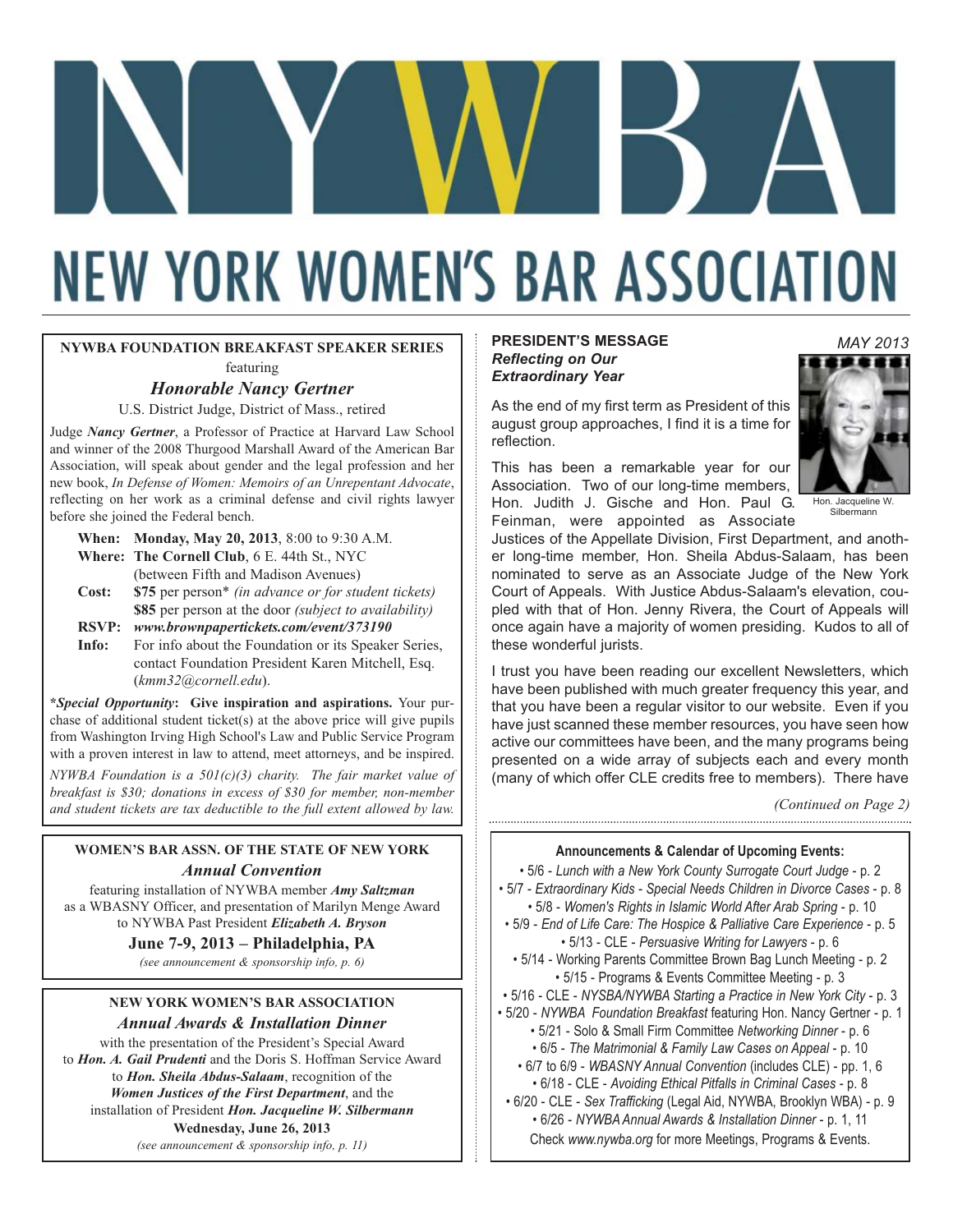**APRIL 2013**

#### **NYWBA Trusts & Estates Committee** *presents*

### *"Lunch with a New York Surrogate Judge"*

The Trusts and Estates Committee is proud to join the NYWBA's "Lunch with a Judge" Series, where you can learn from the real-world experience of sitting jurists. This edition of the series will be of particular import to trusts and estates practitioners.

### *Meet Honorable Rita Mella,*  Surrogate, County of New York

- **Date: Monday, May 6, 2013**, 1:00 p.m. *(Event will begin promptly; be sure to allot sufficient time to get through court security.)*
- **Place: NY Surrogate's Court,** 31 Chambers Street, Courtroom 503, NYC (corner of Centre St.)
- **Cost: Program is free**, but space is limited, so please send your RSVP promptly. Priority will be given to NYWBA and WBASNY Chapter members.\*
- **RSVP:** Send name & contact info for all attendees to Executive Director Karen Lu at *ED@nywba.org*. (If you later have to cancel, please notify us, so we can release your seat.)
- **NOTE:** This is a "brown bag" event, so bring your own lunch. *Discussion of pending cases at this event is prohibited.*

\* If you are not a current member, go to *www.nywba.org/Membership* to join or renew using our secure online membership form. If you are a member of another Chapter, please indicate that in your RSVP.

### **NYWBA Working Parents Committee**

### *"Brown Bag Lunch Meeting"*

The Committee will discuss topics of interest to members and make further plans for 2013-2014. All NYWBA members and prospective members are welcome.

- **Date: Tuesday, May 14, 2013**, 12:30 p.m. **Place:** MetLife Building, 200 Park Avenue, NYC *[Go to 40th floor and call Christine Harman at 212- 578-7647 (office) or 201-704-9109 (cell) to be admitted through glass doors.]*
- **RSVP:** Notify Co-Chair Christina Harman (212-578-7647 or *WPrsvp@nywba.org*) so your name is on the Building Security list.

If you cannot attend but are interested in joining the Committee, send your contact info and any ideas for future programs and events to the Co-Chairs at *WPChairs@nywba.org*.

The Committee thanks **MetLife** for hosting.

#### *President's Message (Continued from Page 1)*

also been several fun events, including a wine & cheese tasting last fall, and opening night at the New York City Ballet on April 30 with an exclusive backstage tour by a company dancer. Other fun evenings are being planned, including a fashion event and reception to welcome new members.

I am also pleased that our Judiciary Committee was revitalized in 2012-2013. The Committee interviewed and rated judicial candidates for last year's primaries and general elections for Civil and Supreme Court, and it is organizing now to screen this year's judiciary candidates. This takes a great deal of time and effort, and we owe all the members of this Committee our thanks. It is important to the prestige of our organization and the integrity of the process that we are once again at the forefront of reviewing and rating judicial candidates.

As we transition in June from 2012-2013 to 2013-2014, several other major events are taking place or being planned, including the WBASNY Convention on June 7-9, our Annual Awards and Installation Dinner on June 26, and the Annual "Summer Program" on July 10.

Since our last Newsletter, NYWBA Officer *Amy Saltzman* was elected Recording Secretary of WBASNY, and she will be installed at the Convention. Past President *Elizabeth A. Bryson* will also be presented with WBASNY's Marilyn Menge Award. *(See announcement and sponsorship info, p. 6.)*

At the Dinner, we will present *The President's Special Award* to *Hon. A. Gail Prudenti*, Chief Administrative Judge of the State of New York, the *Doris S. Hoffman Service Award* to *Hon. Sheila Abdus-Salaam*, and we will recognize the female *Justices of the Appellate Division, First Department*. We are thrilled that the First Department reached the milestone earlier this year of having an equal number of male and female Associate Justices. *(See announcement and sponsorship info, p. 11.)* 

At the Summer Program, we will present our annual forum on *"What It's REALLY Like to Practice Law as a Woman,"* our award-winning program designed to provide career guidance to law students, law school graduates awaiting admission and attorneys in their first few years of practice. *(See website calendar for July 10, 2013.)* 

I hope you will join us at these premier events and that you, and your firms, colleagues and vendors, will buy tables, become sponsors and/or submit Journal ads and tributes to support the NYWBA Annual Dinner and the WBASNY Convention.

It has been a wonderful year. I am grateful for the aid and support of our distinguished Officers, Directors, and Committee Chairs, and I anticipate that the coming year will be even better. I thank you for having entrusted me to be your President and to have asked me to serve another term. I am deeply honored.

Jackie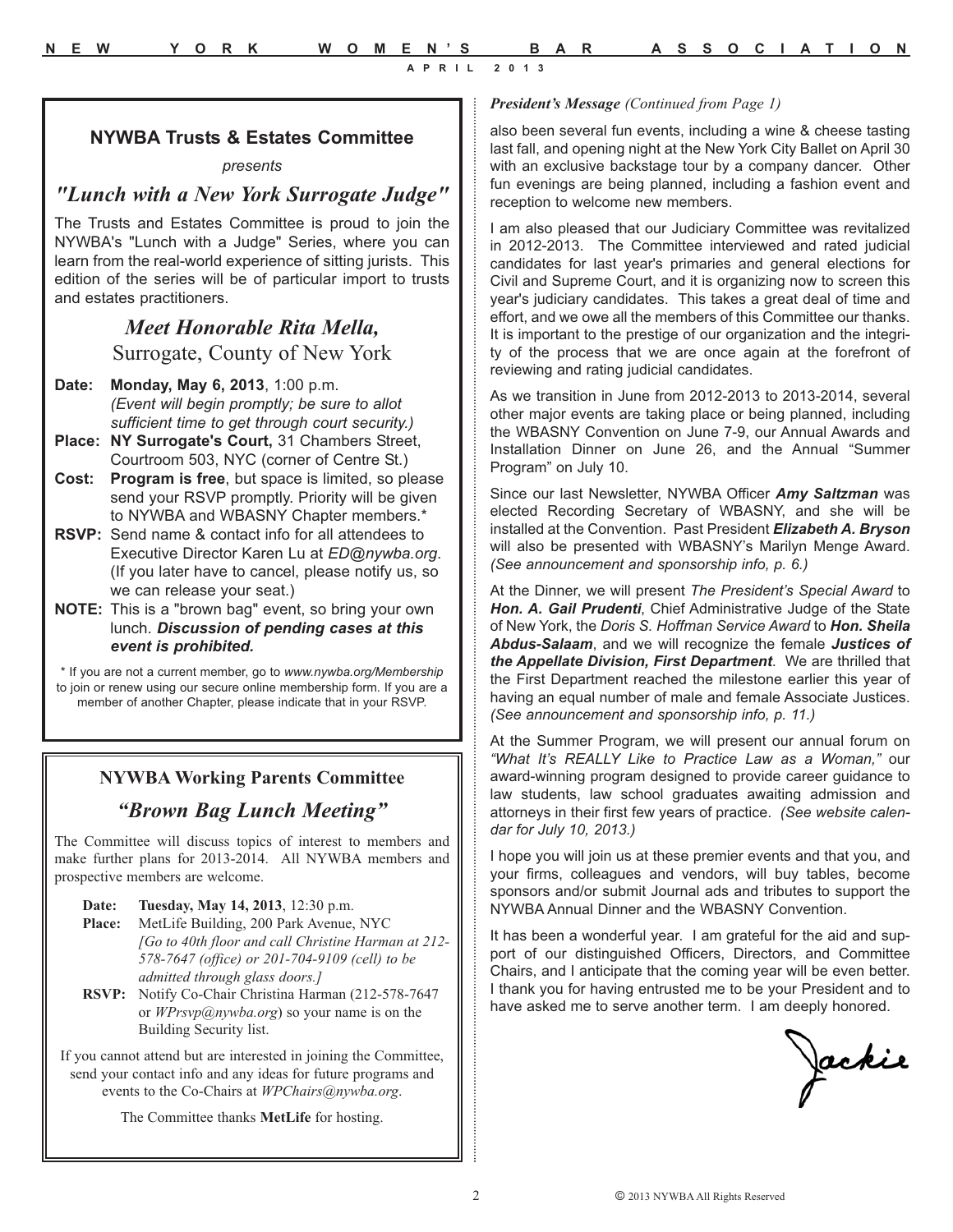• The **Criminal Law** and **Litigation Committees** will present a CLE Program on **May 13** at 6:00 p.m. on *"Persuasive Writing for Lawyers"* at Newman Ferrara LLP, 1250 Broadway (see notice, p. 6). Email *CrimLawRSVP@nywba.org* to RSVP. The **Criminal Law** and **Ethics Committees** will present a CLE program on **June 18** at 6:00 p.m. on *"Avoiding Ethical Pitfalls in Criminal Law Practice"* at Frankfurt Kurnit Klein & Selz PC, 488 Madison Ave. (see notice, p. 8). The **Criminal Law** and **Domestic Violence Committees** and the **Brooklyn Women's Bar Assn.** will co-sponsor a CLE program on *"Sex Trafficking"* presented by the Legal Aid Society on **June 20** (see notice, p. 9).

• The **Domestic Violence** and **Criminal Law Committees** and the **Brooklyn Women's Bar Association** will co-sponsor a free CLE program on *"Sex Trafficking"* presented by the Legal Aid Society on **June 20** (see notice, p. 9).

• The **Elder Law & Disabilities Committee** will present a program on **May 9** at 6:00 p.m. on *"End of Life Care: Wishes Wants and Needs, Hospice and Palliative Care Experience"* at Newman Ferrara LLP, 1250 Broadway, 27th Fl. (see notice, p. 5). Email *ElderLawChairs@nywba.org* to RSVP.

• The **International Women's Rights Committee**, **NYWBA** and **WBASNY** are co-sponsoring a New York City Bar forum on **May 8** at 6:30 p.m. on *"Women's Rights in the Islamic World After the Arab Spring"* at the NYC Bar, 42 West 44th St. (btw 5th & 6th Ave's.) (see notice, p. 10).

• The **Litigation and Criminal Law Committees** will present a CLE Program on **May 13** at 6:00 p.m. on *"Persuasive Writing for Lawyers"* at Newman Ferrara LLP, 1250 Broadway (see notice, p. 6). Email *CrimLawRSVP@nywba.org* to RSVP.

• The **Matrimonial and Family Law Committee** will co-sponsor a program on **May 7** at 6:00 p.m. on *"Extraordinary Issues for Extraordinary Kids: A Primer on the Issues Involved When Confronted with Special Needs Children in Divorce"* at the NYC Bar, 42 West 44th St. (see notice and RSVP instructions on p. 8). The Committee will present *"The Matrimonial & Family Law Cases on Appeal"* on **June 5** at 6:00 p.m. at Blank Rome LLP, The Chrysler Building, 405 Lexington Ave. (see notice, p. 10). Email *MFrsvp@nywba.org* to RSVP.

• The **Professional Ethics & Discipline Committee** will present a CLE with the **Criminal Law Committee** on **June 18** at 6:00 p.m. on *"Avoiding Ethical Pitfalls in Criminal Law Practice"* at Frankfurt Kurnit Klein & Selz PC, 488 Madison Ave. (see notice, p. 8).

• The **Program & Events Committee** will meet on **May 15** at 6 p.m. to continue event planning for 2013-2014. Email *Events@nywba.org* for location & to RSVP. • The **Solo and Small Firm Practice Committee** will hold a celebratory *"Networking Dinner"* on **May 21** at 6:30 p.m. at Patsy's Pizzeria, 801 Second Ave. (see notice, p. 6). Email *SSFChairs@nywba.org* to RSVP.

• The **Trusts and Estates Committee** will continue the NYWBA's *"Lunch with a Judge"* Series on **May 6** at 1:00 p.m. with *Hon. Rita Mella*, Surrogate, County of New York, at the Surrogate's Court, 31 Chambers St., Courtroom 503 (see notice, p. 2). Email Executive Director Karen Lu at *ED@nywba.org* to RSVP.

• The **Working Parents Committee** has scheduled two *"Brown Bag Lunch Meetings,"* both at 12:30 p.m. - on **May 14** at MetLife, MetLife Building, 200 Park Ave., 40th Fl. (see notice, p. 2 & contact Co-Chair Christine Harman [*charman@MetLife.com*; 212-578-7647] to RSVP); and on **June 11** at Berkman Bottger Newman & Rodd, LLP, 521 Fifth Ave., 31st Fl. (email host Jacqueline Newman [*jnewman@berkbot.com*] and Co-Chair Victoria Turchetti [*vturchetti@condonlaw.com*] to RSVP).

#### *Other Events:*

• The **NYWBA** is co-sponsoring an all-day CLE on **May 16** at 9:00 a.m. on *"Starting a Practice in New York"* at the Concierge Conference Center, 780 Third Ave. (see notice, p. 3). Go to *www.nysba.org* to register.

• The **NYWBA Foundation** will continue its *"Breakfast Speaker Series"* on **May 20** at 8:00 A.M. with distinguished speaker *Hon. Nancy Gertner*, U.S. District Judge (ret'd), District of Mass., at The Cornell Club, 6 E. 44th St. (see notice, p. 1). The Foundation is a 501(c)(3) charity, and donations for this event are tax deductible to the extent allowed by law.

### **COMMITTEE NEWS WELCOME NEW MEMBERS**

Bridget Adams-Davis Lauren S. Albert Mary E. Conroy Robyn C. Coote Alexis Diaz Rachelle A. Fernandes Lauren N. Giudice Lauren Goldberg Stephanie Hamberger Catherine A. Helwig Rebecca R. Hirschklau Katherine L. Moore

Michael T. Mueller Damian M. Nash Sofiya Nozhnik Helen Ogbara Margaret O'Hora Pearl D. Pari Stephanie L. Pavlick Susan A. Romano Basha Frost Rubin Samantha Segal Terri J. Seligman Jean E. Troast

## **NOTES ON MEMBERS**

Congratulations to long-time member *Hon. Sheila Abdus-Salaam* on her nomination to serve as an Associate Judge on the New York Court of Appeals. Judge Abdus-Salaam has served as a judge for more than twenty years, most recently as an Associate Justice of the Appellate Division, First Department since 2009. (Confirmation hearings on her appointment were pending as the Newsletter went to press.)

*Has something noteworthy happened to you or another member? Send your news to* Newsletter@nywba.org*.* 

#### **NYWBA is proud to co-sponsor a New York State Bar Association Program**

#### *"Starting a Practice in New York"*

Are you considering opening your own firm? Whether you are an experienced attorney considering leaving your current employment or just starting out, this program is ideal if you are thinking of opening your own firm. Distinguished faculty will provide a blueprint for starting a law practice and offer practical tips and advice to maximize your chances of success.

| Date:         | Thursday, May 16, 2013                                        |
|---------------|---------------------------------------------------------------|
| Time:         | 9:00 a.m. to 5:00 p.m. $-$ CLE Program                        |
| <b>Place:</b> | <b>Concierge Conference Center</b>                            |
|               | 780 Third Avenue, NYC (btw 48th and 49th)                     |
| Cost:         | \$150 - NYSBA/NYWBA members*                                  |
|               | $$250$ - non-members **                                       |
|               | (NYWBA members pay the NYSBA discount price; this is not      |
|               | an NYWBA program, so our "free CLE" benef it does not apply.) |
| CLE:          | 8.0 MCLE Credits (2.0 Ethics)***                              |
| <b>RSVP:</b>  | Go to www.nysba.org/StartingaPractice2013                     |
|               | for details and to register                                   |

\**Membership:* This program is presented by NYSBA and co-sponsored by NYWBA. To get the member discount price, you must be a member of NYSBA, NYWBA or another sponsoring organization. If you are not a current member, go to www.nywba.org/membership to join or renew. \*\**Financial Hardship Scholarships:* Full and partial scholarships are available based on financial need. For info, contact NYSBA (*nysba.org*).

\*\*\**CLE:* NYSBA is an accredited CLE provider; credit is for established attorneys and as transitional credit hours for newly admitted attorneys.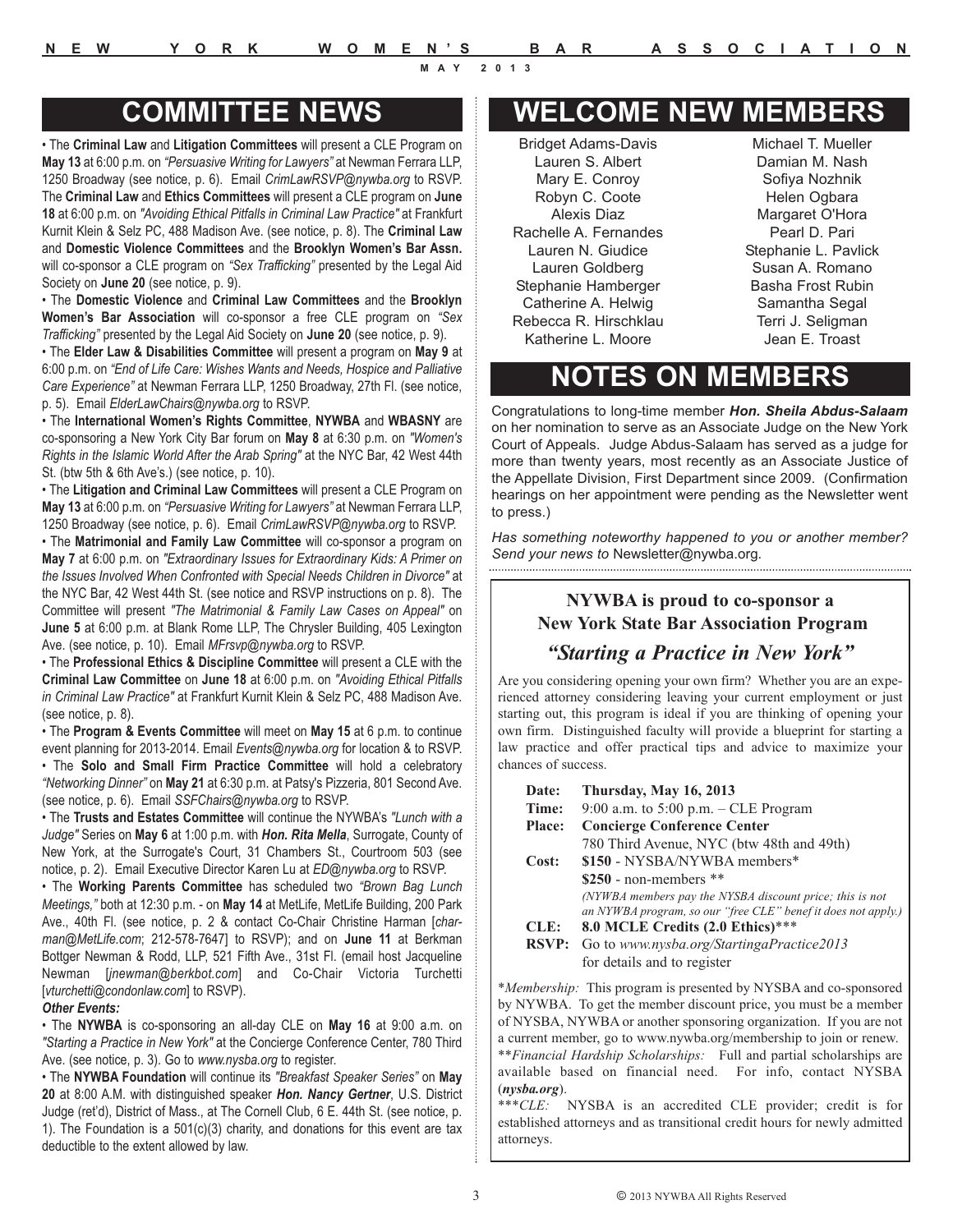**APRIL 2013**

### **NYWBA Remembers Past President Mary Riepma Cowell Ross (1910-2013)** *by Elizabeth A. Bryson*

Many of our members will remember our *Past President Mary Riepma Cowell Ross.* As briefly mentioned in our last Newsletter, Mary passed away in February at the age of 102. I got to know Mary in the late 1990's and early 2000's, when I became an Officer and later when I served as NYWBA President. One connection was that my final year as President (2005) happened precisely 50

years after Mary's first term as President (1955-57). As it happens, the Annual Dinner in 2005 was both our celebration of the Association's 70th Anniversary and the last NYWBA event that Mary attended.

On March 21, 2013, I was privileged to represent the NYWBA at a memorial service in Mary's honor at St. James Episcopal Church in Manhattan. The service was lovely – efficient and elegant, and so like Mary. Two of her nieces, Andrea Gray Stillman and Adrienne Gray Hines, spoke eloquently about their humorous, fiercely independent, accomplished, and indomitable "Aunt Mary," and I definitely knew the same person – a true original.

Our newer members may not know Mary's background and accomplishments. The following excerpts from the obituary by Mary's nephew (with my notations in brackets) sums up her distinguished career and many interests:

*"The cause [of Mrs. Ross' death] was old age. [B]y her own account, she was 'a tough old bird' from a long-lived family. Mrs. Ross was one of the early generation of women lawyers who gained a toehold in major law firms because of staff shortages in World War II. She was also active in arts and educational philanthropy.*

*Born in Oklahoma City in 1910, Mrs. Ross attended the University of Nebraska/Lincoln …, graduated from Vassar in 1932, and received her law degree [in 1938] from Memphis State University [now the University of Memphis Cecil C. Humphreys School of Law]. In the early 1940's, she worked for the United States government in Washington, D.C., chiefly in the Office of Alien Property [of the U.S. Justice Department]. She moved to New York in 1946 to work for [Royal, Koegel & Rogers,] a firm that later became known as Rogers & Wells [now Clifford Chance LLP], where she became an expert in wills, trusts and estates. "I never would have been hired by them if it hadn't been for the war. Of course, the head of my department told me, right at the start, they'd never make me a partner because I was a woman," she said in 1993.*

*Mrs. Ross served on various committees of the American Bar Association, the Association of the Bar of the City of New York, and the New York Women's Bar Association, including on the NYWBA Committee for Equal Opportunities for Women in the 1940's. She served as [NYWBA] President in 1955-57.*

*She left Rogers & Wells in 1961 to begin [a solo] private practice, and she also became active in philanthropic work, serving on the Board of the Merce Cunningham Dance Foundation, the Central Park Community Fund, the University of Nebraska Foundation, and other organizations. In the 1970's and 1980's, she competed in amateur ballroom dance events, and in 1989 she [donated \$3.5 million to establish] the Mary Riepma Ross Film Theatre at the University of Nebraska."* 

To expand on her importance to the New York Women's Bar: Mary was a member continuously for nearly 65 years. She served on the By-Laws Judiciary, Legislation, and Committees. As a member of the Equal Employment Opportunities for Women Committee, she advocated for the advancement of women in the profession. She joined the Board in 1948, and prior to her Presidency she served as a Director, as Corresponding Secretary, and as a Vice





Mrs. Mary R. Cowell

The New York Women's Bar Association installed Mrs. Mary R. Cowell as president yesterday at a luncheon in the Sheraton-Astor Hotel. Miss Noronal the firm of president, officiated Mrs. Cowell has been associated with the

The New York Times Published: May 8, 1955<br>Copyright © The New York Times

President (2 terms). Mary was our 14th President and was elected to two successive terms (1955-56 & 1956-57). Subsequent to her Presidency, she served on the NYWBA Advisory Council for more than 50 years. She was also active with other professional organizations that support women's equality, including the National Association of Women Lawyers.

Mary was a role model – smart, funny, persuasive, tough, and inspirational. At the memorial service, I had the privilege of speaking with more than a half-dozen women who helped care for Mary in her late nineties and as a centenarian. Each one of them commented on her wit, generosity and magnanimous spirit.

For me, I will always remember Mary's hearty laugh – a fullthroated expression of unbridled joy. She shall be missed.

We will include a tribute page to Mary in our *Annual Dinner* Journal this year. Please send your recollections, photos or other contributions to me at *History@nywba.org* by **May 25, 2013**.)

*Elizabeth A. Bryson is a Past President of the NYWBA and a past Officer of the Women's Bar Association of the State of New York. She currently serves as a NYWBA Director, as Co-Chair of the NYWBA By-Laws, Membership, Archives/History and Website Committees, and as Co-Chair of the WBASNY By-Laws and Amicus Curiae Committees. She is a litigator and appellate attorney in Manhattan.*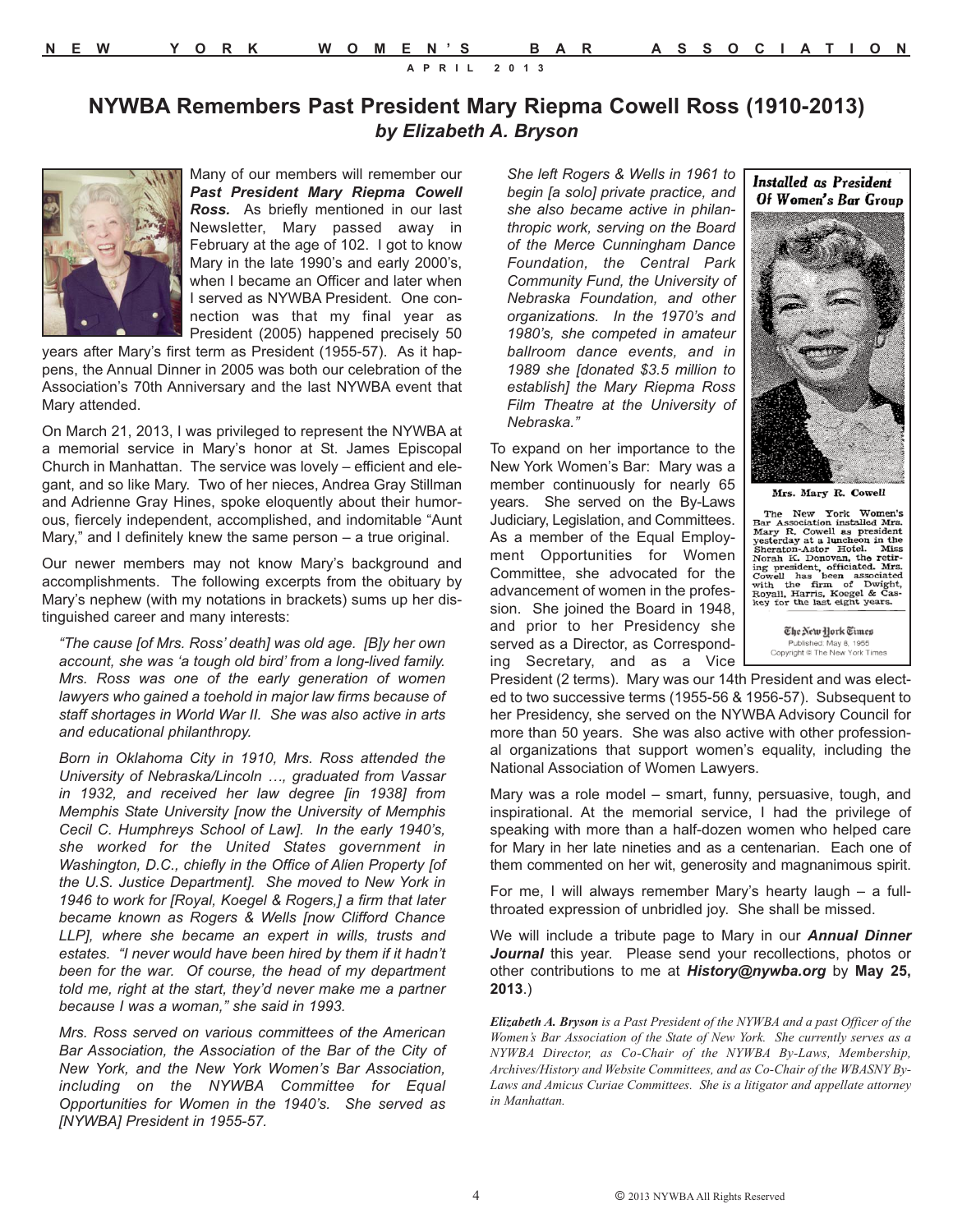### **Socially Responsible Investing** *by Michael B. Salmon*

As the global climate change discussions heat up in Washington, many investors are paying attention to the impact of their investments on the environment and the well being of people around the world. As this trend has increased, so has the demand for investment choices that demonstrate not only financial soundness, but also a concern for quality of life. This investment philosophy, known as socially responsible investing (SRI), has a special appeal to many individuals concerned with the future of our planet.

#### **What constitutes socially responsible investing?**

Investors who adopt an SRI strategy believe their decisions should be governed not only by economics, but also by social issues. This often means refraining from investing in companies or industries that produce products or offer services the investor disapproves of, regardless of the company's or industry's potential for profit or value. Investors who maintain an SRI strategy may choose to avoid investing in companies related to alcohol, tobacco, gambling and weapons. It can also mean investing in companies that promote workplace diversity, actively participate in community volunteer programs or work to improve the environment.

#### **Benefits, drawbacks and strategies of SRI**

As with all types of investing, there are tradeoffs that come with socially responsible investing. Those who practice SRI can feel good that their investment choices reflect their values. However, socially responsible investors must balance this benefit with more limited choices with regard to portfolio diversification.

Some strategies that those interested in SRI may employ include divesting from companies that don't align with their personal morals or beliefs, and participating in shareholder activism or engagement. They may also include:

**•** Investing in SRI mutual funds. These funds include companies that many socially responsible investors support. They use SRI strategies as part of their fund objectives and portfolio choices.

**•** Micro-financing. Money invested in micro-financing service companies is used to support small businesses that otherwise would not be eligible for traditional financing.

**•** Community-investing. Community-investing directs capital from investors and lenders to communities that are underserved by traditional financial services institutions. It makes it possible for local organizations to provide financial services to low-income individuals and to supply capital for small businesses and vital community services, such as affordable housing, child care, and healthcare.

#### **Building a socially responsible portfolio**

To invest according to your ethical standards, research your investment decisions carefully. SocialFunds.com is a website of SRI World Group, Inc.; a news, research, and consulting firm that advises clients regarding sustainability investment issues

and corporate responsibility practices. The Forum for Sustainable and Responsible Investment (socialinvest.org) is a nonprofit organization that promotes socially and environmentally responsible investing. Their website also provides extensive information that may help you get started.

If you think a SRI strategy fits your financial objectives, consider working with a financial advisor to get professional advice about possible investment opportunities. A financial advisor can help you find appropriate SRIs and brainstorm options for future investments that satisfy both your financial goals and your desire to invest ethically and responsibly. I am here to help the members of NYWBA.



**Michael Salmon** is a Senior Financial Advisor with Ameriprise Financial, specializing in Financial Planning, Investment Portfolio Management, Retire-ment Planning Strategies, Estate Planning Strategies, and Saving for Education. He is an active public speaker and financial columnist. He is licensed and registered to conduct business in NY. Based on licenses and registrations he holds, he may also conduct business in MI, MA, OR, FL, PA, NM, NC, CA, RI, CT, KY, NJ, and LA. You can reach him at 646-964-9470 or *michael.b.salmon@ampf.com*.

Ameriprise Financial and its representatives do not provide tax or legal advice. Consult with your tax advisor or attorney regarding specific tax issues. Brokerage, investment and financial advisory services are made available through Ameriprise Financial Services, Inc. Member FINRA and SIPC.

© 2013 Ameriprise Financial, Inc. All rights reserved Reprinted with permission. 

### Elder Law and Disabilities Committee Program *"End of Life Care: Wishes, Wants and Needs - The Hospice and Palliative Care Experience"*

featuring distinguished speaker

#### *Victoria Assumma*

Hospice Care in Westchester and Putnam, Director of Social Work Services; Licensed Clinical Social Worker (LCSW-R); Member, Academy of Certified Social Workers (ACSW)

| Date: Thursday, May 9, 2013              |
|------------------------------------------|
| <b>Time:</b> 6:00 p.m.                   |
| Place: Newman Ferrara LLP                |
| 1250 Broadway, 27th Fl., NYC             |
| (between 31st and 32nd Street)           |
| Cost: No Charge for Women's Bar Members* |
| RSVP: ElderLawRSVP@nywba.org             |

*Due to space limitations, advance registration is required.*

The Committee thanks *Newman Ferrara LLP* for hosting.

*\*Membership:* If you are not a current member, go to *www.nywba.org/ membership* to join or renew.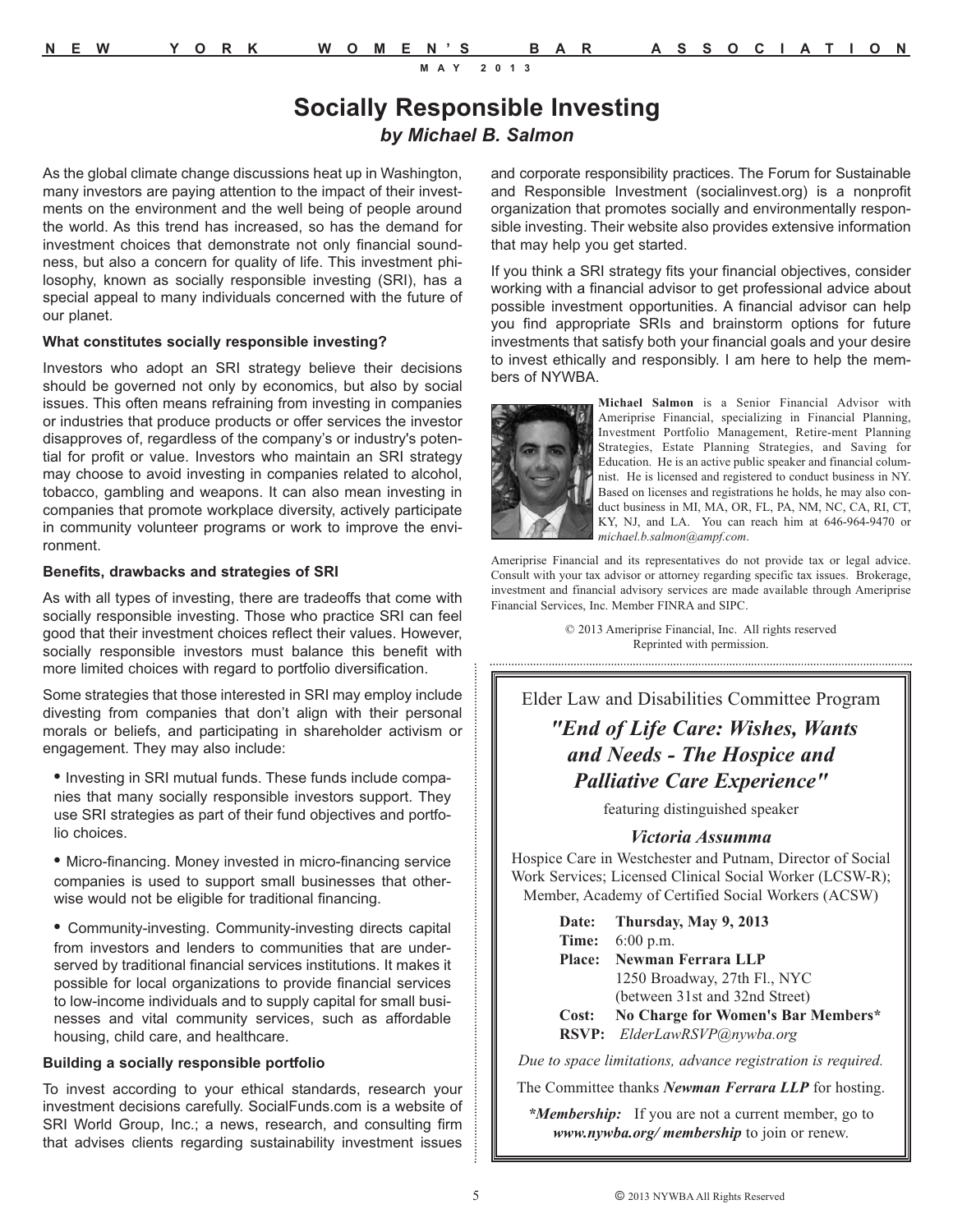#### **THE NEW YORK WOMEN'S BAR ASSOCIATION Criminal Law and Litigation Committees** *present*

#### **CLE Program**

### *"Persuasive Writing for Lawyers"*

featuring *Honorable Gerald Lebovits* Judge of the New York Civil Court, Bronx County

| Date:  | Monday, May 13, 2013                           |
|--------|------------------------------------------------|
| Time:  | 6:00 to 8:00 p.m.                              |
| Place: | Newman Ferrara LLP                             |
|        | 1250 Broadway, 27th Floor, NYC                 |
|        | (enter on 32nd Street)                         |
| CLE:   | 2.0 CLE Credits* (accreditation pending)       |
| Cost:  | <b>Complimentary</b> for Women's Bar members** |
|        | \$50 for Non-Members and Guests                |
|        | Light refreshments will be served.             |
| RSVP:  | Go to www.nywba.org/LegalWritingCLE for        |
|        | details and to register.                       |

*Due to space limitations, advance registration is required.*

Presenters thank the *NYWBA Board* and the *Hon. Florence Perlow Shientag Bequest* for helping to underwrite the costs of this program. NYWBA also thanks *Newman Ferrara LLP* for hosting.

*\*CLE:* New York Women's Bar Association is a chapter of the Women's Bar Association of the State of New York, an accredited CLE provider. Approval of CLE credit is pending in accordance with the requirements of the NYS CLE Board for established attorneys and as transitional credit hours for newly admitted attorneys.

*\*\*Membership:* Go to *www.nywba.org/membership* if you are not a current member to join or renew. Members of other WBASNY Chapters should indicate their member Chapter in their RSVP.

*\*\*\*Financial Hardship Scholarships:* Full and partial scholarships are available based on financial need. For info, contact CLE Chair Amy B. Goldsmith (*agoldsmith@tarterkrinsky.com*). All requests are confidential.

### NYWBA Solo & Small Firm Practice Committee

#### **NETWORKING DINNER**

Join the *Solo and Small Firm Practice Committee*, and Co-Chairs *Deborah G. Rosenthal* and *Jocelyn L. Jacobson*, as the Committee celebrates the activities and accomplishments of the 2012-13 term and begins planning for 2013-14. Members are invited to convene for dinner and networking at Patsy's Pizzeria in midtown. NYWBA members and prospective members are welcome.

**Date: Tuesday, May 21, 2013**, 6:30 p.m. **Place: Patsy's Pizzeria**, 801 Second Avenue, NYC (Between 42nd and 43rd Streets) **RSVP:** *SNLChairs@nywba.org* 

If you cannot attend but are interested in the Committee, send your contact info and ideas for future events to *SNLChairs@nywba.org*.

#### **WOMEN'S BAR ASSN. OF THE STATE OF NEW YORK**

#### **Annual Convention**

The WBASNY Convention a great opportunity to meet and mingle with Women's Bar members from across the state, to attend first class CLEs, and to celebrate as WBASNY presents its prestigious awards and installs its officers for the coming year.

The 2013 Convention will be held in Philadelphia, just a couple of hours from NYC by train or car. It's a great city, and the schedule includes tours and excursions. The full calendar and all details are available at the WBASNY website (www.wbasny.org).

Two long-time NYWBA members will be honored at this year's Convention:

*Amy Saltzman* has been elected WBASNY Recording Secretary for 2013-14 and will be installed at the Dinner on Saturday, June 8, 2013. Amy is a current NYWBA Officer, a past Director, Co-Chairs the NYWBA Legislation Committee, and has chaired many other NYWBA and WBASNY committees. She is also a past member of the Rockland and Westchester Women's Bar Associations, and an advocate for the rights of domestic violence victims. She has a solo matrimonial and family law practice.

*Elizabeth A. Bryson* will be honored with WBASNY's **Marilyn Menge Award** for extraordinary service at the Dinner on Friday, June 7, 2013. Beth is a NYWBA Past President, a past WBASNY Officer, and a current NYWBA Director, and she has chaired many NYWBA and WBASNY committees. She has mentored many NYWBA Presidents and works tirelessly for the Association and equal rights, most recently by helping to edit an *amicus* brief on same sex marriage before the U.S. Supreme Court. She is a litigator and appellate attorney.

#### *Won't you sign up for the Convention and help us celebrate with Amy, Beth and our Women's Bar colleagues?*

- **When: June 7-9, 2013** Full Convention **June 6, 2013** – Pre-Convention Reception & Dinner
- **Where: Radisson Plaza-Warwick Hotel**, Philadelphia, PA
- **Cost:** Price varies based on the Convention package & excursions you choose. (All meals and CLEs are included with the full weekend package.)
- **Journal:**Place tributes to our honorees in the Convention Journal. See Convention brochure for details.
- **RSVP:** For brochure and to register, go to *www.wbasny.org* and click on "Register Online" in the lower right corner of the screen. Space is limited, so register ASAP.
- **Info:** For further info, email *LChiaverini@wbasny.org*.

**Convention Sponsorship** – Sponsors are always welcome. Details are available at the WBASNY website (*www.wbasny.org*).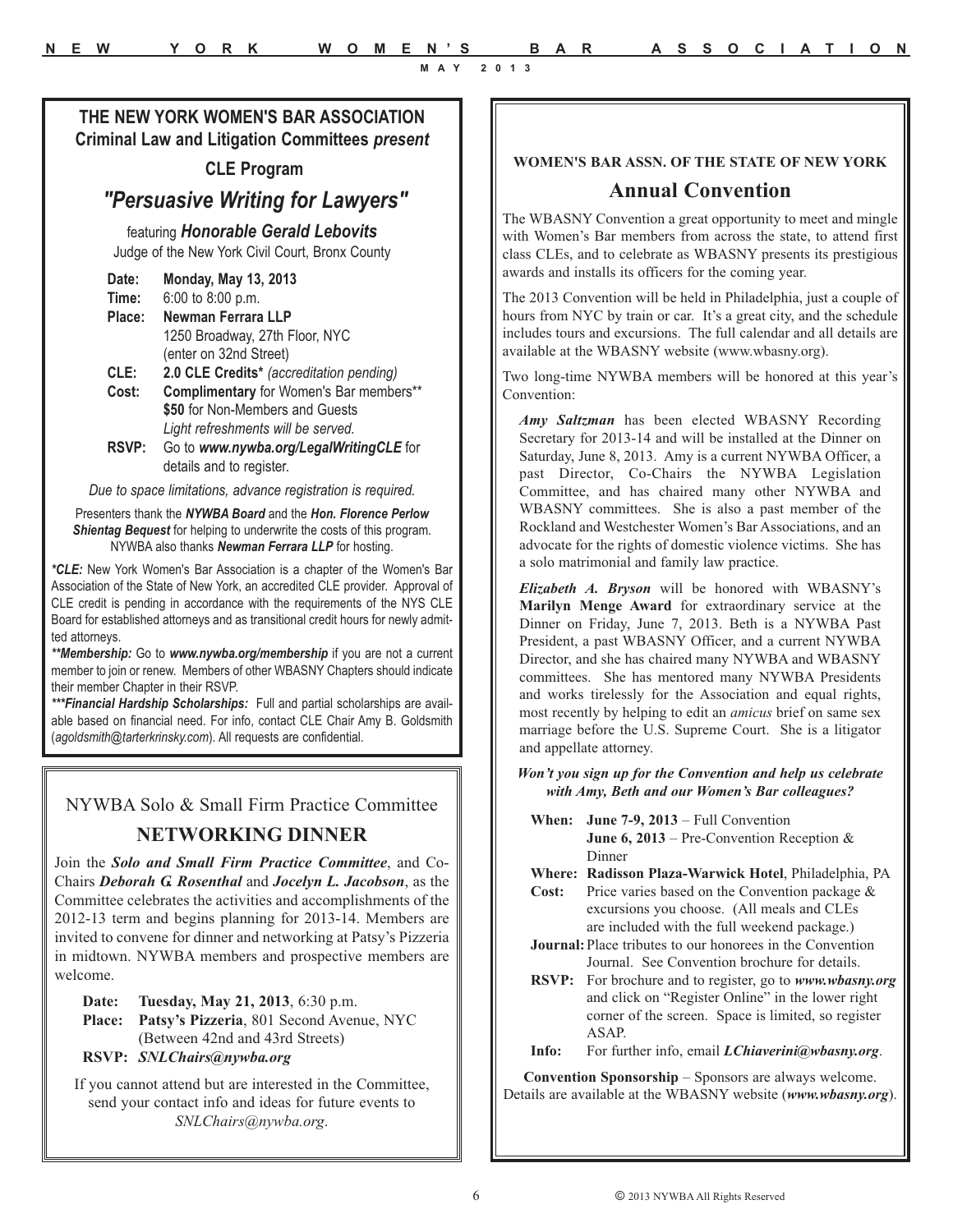### **Legislation Committee Update – The "New York Dream Act"** *by Elba Rose Galvan*

NYWBA's Legislation Committee, co-chaired by *Amy Saltzman*, *Dawn M. Cardi* and *Elba Rose Galvan*, has been very active this year. Under the applicable By-Laws, all legislative issues are addressed at the statewide level through the Women's Bar Association of the State of New York. Each Women's Bar Chapter, including NYWBA (a founding Chapter of WBASNY) has the opportunity to review proposed legislation and be represented on both the WBASNY substantive committees and on the WBASNY Legislation Committee.

Recently, the NYWBA Legislation Committee raised the *New York Dream Act* (NYDA) for consideration by the WBASNY Legislation Committee. The NYDA provides access to tuition assistance and other state grants and scholarships for undocumented students in New York who meet certain criteria. On March 23, 2013, the WBASNY Legislation Committee endorsed the legislation, and the full WBASNY Board voted to support it. WBASNY's position statement concerning the Act appears in the adjacent inset. The legislation committee will continue to monitor its progress.

We will also track the development of newly introduced federal Comprehensive Immigration Reform legislation, S 744. The "DREAM Act" portion of the federal bill (Sec. 2103) would grant eligible undocumented immigrants who entered the United States as children, a path to citizenship.

*Elba Rose Galvan is a member of the NYWBA Legislation Committee and is Law Clerk to Hon. Analisa Torres. (Judge Torres and the Court are not involved in any WBASNY legislation proposals.)*

#### **WBASNY Position on the NY Dream Act**

The Women's Bar Association of the State of New York (WBASNY) supports the New York Dream Act (A.2597/S.2378), which provides opportunities for undocumented students in New York who meet certain criteria to be eligible for financial aid to institutions of higher education.

WBASNY recognizes the moral imperative for this legislation as well as its long-term fiscal benefits. New York invests time and money in the K-12 education of all of its residents. But we curtail that investment if we deprive undocumented students of the financial means to successfully complete a higher education. Individuals with college degrees have a greater earning capacity than those less educated. Moreover, increasing the affordability of college decreases drop-out rates. New York's tax revenues will increase over time as more students obtain higher degrees. These long-term benefits inure to all New Yorkers. Through President Obama's Deferred Action for Childhood Arrivals policy, many undocumented students have and will become eligible to work (albeit with their immigration status unchanged).

While WBASNY endorses these bills, WBASNY is concerned that more needs to be done to support this population. For example, although the legislation references "parents or guardians" of the applicant, those terms are not clearly defined, and it does not address young adults in a foster care environment. WBASNY also recommends the protection of the identity of these students so they are not discouraged from applying for aid.

WBASNY urges swift passage of the bills by the Assembly and Senate and further encourages Governor Cuomo to sign the legislation when passed.

### **Excellent Program on "Trying Child or Spousal Support Cases in Family or Supreme Courts"** *by Lauren Michael Friend*

On April 3, 2013, the NYWBA Matrimonial and Family Law Committee presented an informative meeting featuring New York Family Court Support Magistrate *Matthew J. Troy, III* and New York Supreme Court Special Referee *Steven E. Liebman*. *Hon. Lori S, Sattler*, Justice of the New York County Supreme Court, moderated the event, which covered family law hot topics such as income imputation, child support evidentiary burdens, and the practical application of "the cap."

Magistrate Troy and Referee Liebman identified the differences between support cases in Family and Supreme Courts and gave us an inside look as to how they move cases on their respective dockets. Both stressed the overarching goal of settlement, and they cautioned practitioners to be aware of the client's actual financial circumstances before filing modification petitions.

Magistrate Troy shared his experiences in handling support cases involving the very wealthy and the not-so wealthy, as he opined on such matters as private school, child care, and application of the cap. In view of the news that the Matrimonial and Family Law Committee is hosting a joint program with the NYC Bar Matrimonial Committee concerning children with special needs in May, Magistrate Troy outlined the issues regarding add-ons in considering the support obligations of parents with children found to have special needs.

Referee Liebman concurred with Magistrate Troy in discussing the importance of the add-on obligations for children with special needs. He was also quite adamant in stressing the importance of candor in tax returns and other verified documents. Specifically, Referee Liebman cautioned how attorney oversights, even when unintentional, can have dire financial and legal consequences for the client and the family.

Both speakers highlighted how the changing market and depressed economy have had far-reaching effects on support calculations, and how they have made the entire support practice extremely challenging for both jurists and counsel.

The program was well-attended and was extremely helpful for family and matrimonial law practitioners, as demonstrated by the many questions that were raised for the speakers.

*Lauren Michael Friend is the principal in the Law Office of Lauren M. Friend, where she practices family and matrimonial law. She is also a Co-Chair of NYWBA Students and New Lawyers Committee and a member of the Matrimonial & Family Law Committee.*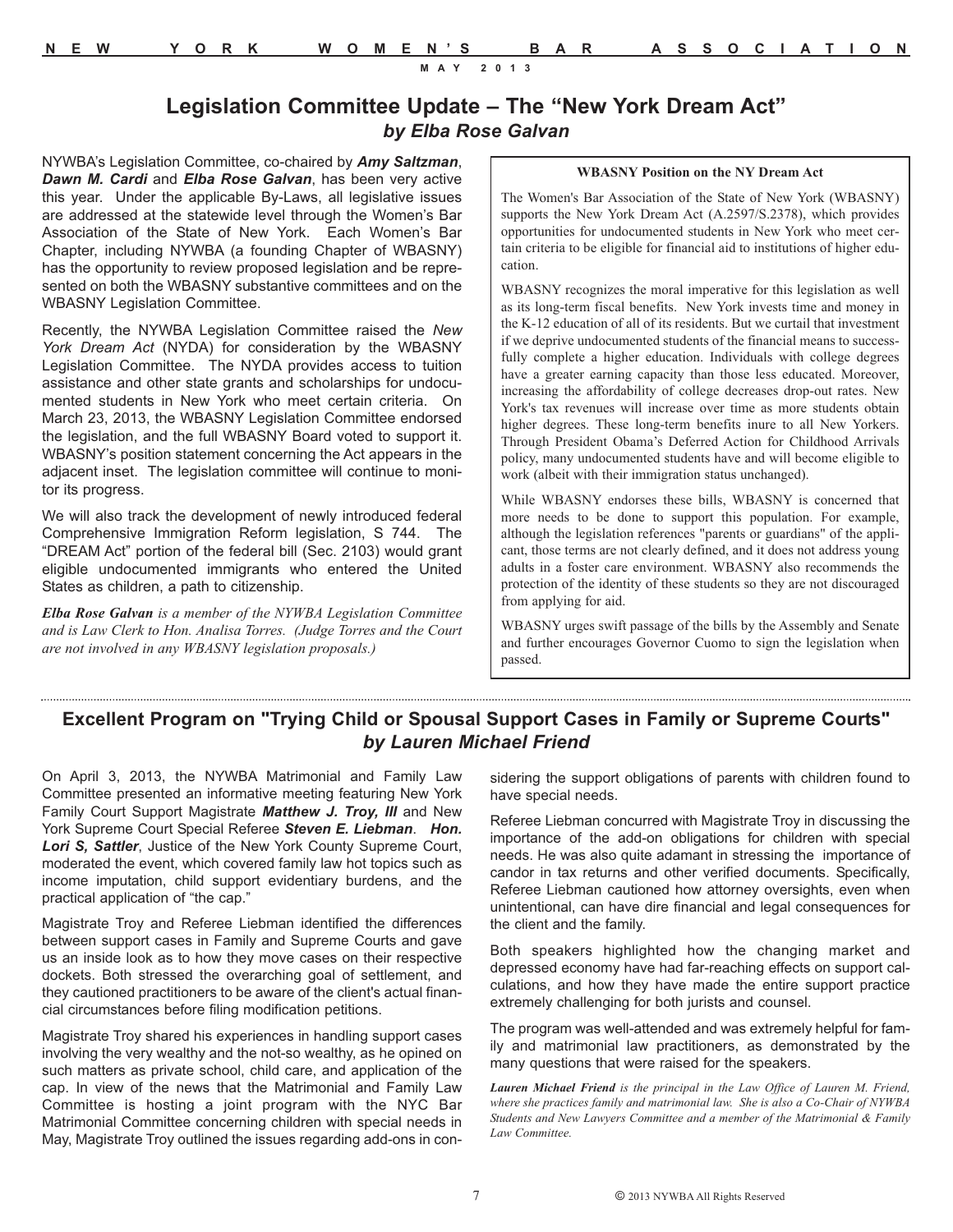### **NYWBA Matrimonial & Family Law Committee and the New York County Bar Association Matrimonial Committee**

#### present

*"Extraordinary Issues for Extraordinary Kids: A Primer on the Issues Involved When Confronted with Special Needs Children in Divorce"*

This program will address the unique financial and parenting issues that arise with special needs children, particularly in the context of divorce. A panel of leading experts will discuss the special needs evaluation; quantifying, evaluating and establishing special needs; relevant statutes & rules; government benefits and outside funding sources, and steps to preserve such benefits; health and life insurance; guardianship issues; and supplemental needs trusts. The panel also will discuss the impact of divorce proceedings in this context and explore parenting, custody, and time-sharing issues for children with special needs and talents.

#### **Speakers:**

**WILLIAM C. HERMAN**, Rosenthal, Herman and Notaro, P.C. **MICHELLE SMITH**, CFP, CDFA, Smith Financial Strategies Group **JUDITH L. POLLER**, Pryor Cashman LLP **HON. MATHEW F. COOPER** Justice of the New York State Supreme Court **VIRGINIA A. LOPRETO**, Attorney at Law & Co-Chair of the NYWBA Matrimonial & Family Law Committee

**ERNST OLIVER VANBERGEIJK**, Ph.D., Associate Dean & Executive Director, New York Institute of Technology

| Date:  | Tuesday, May 7, 2013 (NOTE that this event is NOT<br>on the first Monday of the month.) |
|--------|-----------------------------------------------------------------------------------------|
| Time:  | $6:00$ to $8:00$ p.m.                                                                   |
| Place: | <b>New York City Bar Association</b>                                                    |
|        | 42 West 44th St. (btw 5th & 6th Aves), NYC                                              |
| Cost:  | <b>Free &amp; open to all (not just Committee members)</b>                              |
| RSVP:  | Email Kate Sullivan at sullivan@amsllp.com with                                         |
|        | name, title, affiliation and contact info                                               |
| Info:  | Email MFrsvp@nywba.org                                                                  |
|        |                                                                                         |

# **Better Helpers, Inc.**

A New York State License Homecare Agency that provides Home Health Aides, Personal Care Aides (24 hours/7 days per week)

> Registered and Licensed Practical Nurses. Private pay and private insurance accepted.

Better Helpers, Inc. provides services in New York, Bronx, Kings, Queens, Richmond and Nassau counties.

> We are located at 401 Broadway, Suite 905, N.Y.C. 10013 Please contact Sharon @ 212-431-8016 or email betterhelpers@verizon.net

#### *Mark Your Calendars!*

**CLE Program presented by NYWBA Criminal Law and Ethics Committees**

### *"Avoiding Ethical Pitfalls in a Criminal Law Practice"*

featuring distinguished speakers

#### **Jorge Dopico, Esq.**

*Chief Counsel to the Departmental Disciplinary Committee of the Appellate Division, First Department*

#### **Michael S. Ross, Esq.**

*Partner, LaRossa & Ross, specializing in attorney ethics and criminal law; former Assistant United States Attorney; Adjunct Professor at Benjamin N. Cardozo Law School, teaching courses in Appellate Advocacy, Criminal and Civil Litigation, Judicial Administration, and Professional Responsibility*

Planning is underway for this program, and additional speakers are anticipated. Discover which ethical rules are most often violated by criminal law practitioners, and learn best practices to avoid ethical problems when handling criminal cases.

| Date:         | Tuesday, June 18, 2013                                                                                       |
|---------------|--------------------------------------------------------------------------------------------------------------|
| Time:         | 6:00 p.m. to 8:00 p.m.                                                                                       |
| <b>Place:</b> | Frankfurt Kurnit Klein & Selz PC                                                                             |
|               | 488 Madison Ave (btw 51st & 52nd Sts.), NYC                                                                  |
| CLE:          | 2.0 Ethics Credits* (Accreditation pending)                                                                  |
| Cost:         | Free for NYWBA/WBASNY Members**                                                                              |
|               | \$50 for non-members***                                                                                      |
|               | <b>RSVP:</b> Details and registration info will be available<br>soon on the website calendar (www.nywba.org) |
|               |                                                                                                              |

*Due to space limitations, advance registration is required.*

Presenters thank the **Hon. Florence Perlow Shientag Bequest**, the **NYWBA Board**, and **Frankfurt Kurnit Klein & Selz PC**  for helping to underwrite the costs of this program.

\**CLE*: New York Women's Bar Association is a founding chapter of the Women's Bar Assn of the State of New York, an accredited CLE provider. Approval of CLE credit is pending in accordance with the requirements of the NYS CLE Board for the above-listed credit hours for established attorneys and as transitional credit hours for newly admitted attorneys.

\*\**Membership*: Members attend CLE programs for free. If you are not a member, go to *www.nywba.org/Membership* to join or renew using our secure online membership form.

\*\*\**FINANCIAL HARDSHIP SCHOLARSHIPS*: Full and partial scholarships based on financial need are available. For info on the guidelines and to apply, contact CLE Chair Amy. B. Goldsmith at *CLE@nywba.org* or 212-216-1135. All requests are confidential.

### **It's time to RENEW your membership for 2013-2014!**

The NYWBA fiscal year is June 1 to May 31, which means that the 2013- 2014 membership year starts on June 1st. Go to *www.nywba.org* and click on "Membership" to access our secure online membership form or contact our Executive Director (*ED@nywba.org* or 212-490-8202) to have a renewal form sent to you.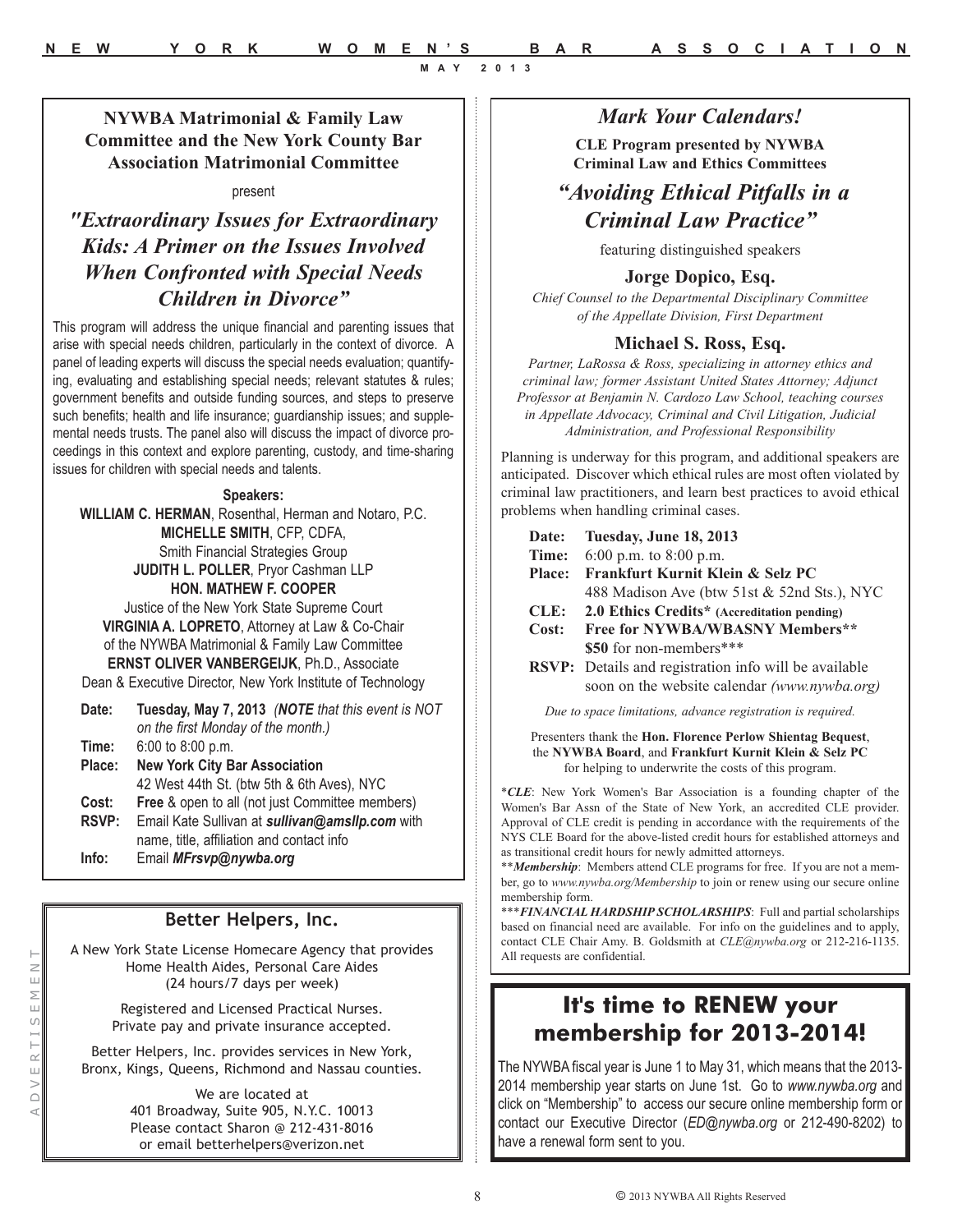### *NYWBA Newsletters Are Available Online*

Just go to *www.nywba.org/members*. The current issue of the NYWBA Newsletter is available online, along with past editions (back to 2004).

As part of our "green" initiative, half of the NYWBA Newsletters now appear only in an electronic format. The "eNews" editions have the same layout and all of the great articles, photos and announcements as the print editions. You can easily read the eNewsletter on your computer or print it out.

**Note:** *You must have the current user name and password to access the "Members Only" areas of the NYWBA website where the electronic editions of the Newsletter can be found. If you are not yet a member for 2012-2013, please join or renew using our secure online membership form at www.nywba.org/membership. If you are a current member but did not receive the recent email about the new password for the Members Only pages, contact Executive Director Karen Lu (*ED@nywba.org*) to get the new password or to inquire about your membership status.* 

NYWBA wishes to acknowledge the generous gift from

#### *FOUNDER AND PAST PRESIDENT HON. FLORENCE PERLOW SHIENTAG (1908-2009)*

Her financial bequest has helped to underwrite the cost of this newsletter and several CLE programs mentioned herein.

A D V E R T I S E M E N T



# When it comes to retirement accounts, sometimes less is more.

It's easy to lose perpective when you have multiple 401(k)s and IRAs. Consolidating your retirement accounts into an Ameriprise<sup>®</sup> IRA can help you manage your complete retirement picture  $-$  and build a personal plan tailored to your retirement dreams.

Learn how you can put your confident retirement more within reach.

Our Advisors. Your Dreams. MORE WITHIN REACH®

**Save the Date!**

FREE CLE PROGRAM ON

*Sex Trafficking*  featuring *Kate Mogulescu, Esq.*, Project Director of the Legal Aid Society's Trafficking Victims Legal Defense & Advocacy Project

**Thursday, June 20, 2013**

Mark your calendars now, so you don't miss out. Details and RSVP info will be posted on the NYWBA website.

> **Presenting Organization:** The Legal Aid Society

**Co-Sponsoring Organizations:**  NYWBA Criminal Law Committee and Domestic Violence Committee, and the Brooklyn Women's Bar Association

| Call me today at (646) 964.9470                                                   |              |                                                                                                                                     |
|-----------------------------------------------------------------------------------|--------------|-------------------------------------------------------------------------------------------------------------------------------------|
| Michael B. Salmon<br>New York Women's Bar Association<br><b>Financial Advisor</b> | [⊠<br>$\Box$ | 122 E 42nd St<br>New York, NY 10168<br>646-964-9470<br>michael.b.salmon@ampf.com<br>www.ameripriseadvisors.com/<br>michael.b.salmon |

Ameriprise Financial Services, Inc. Member FINRA and SIPC. Ameriprise Financial cannot guarantee future financial results. © 2012 Ameriprise Financial, Inc. All rights reserved.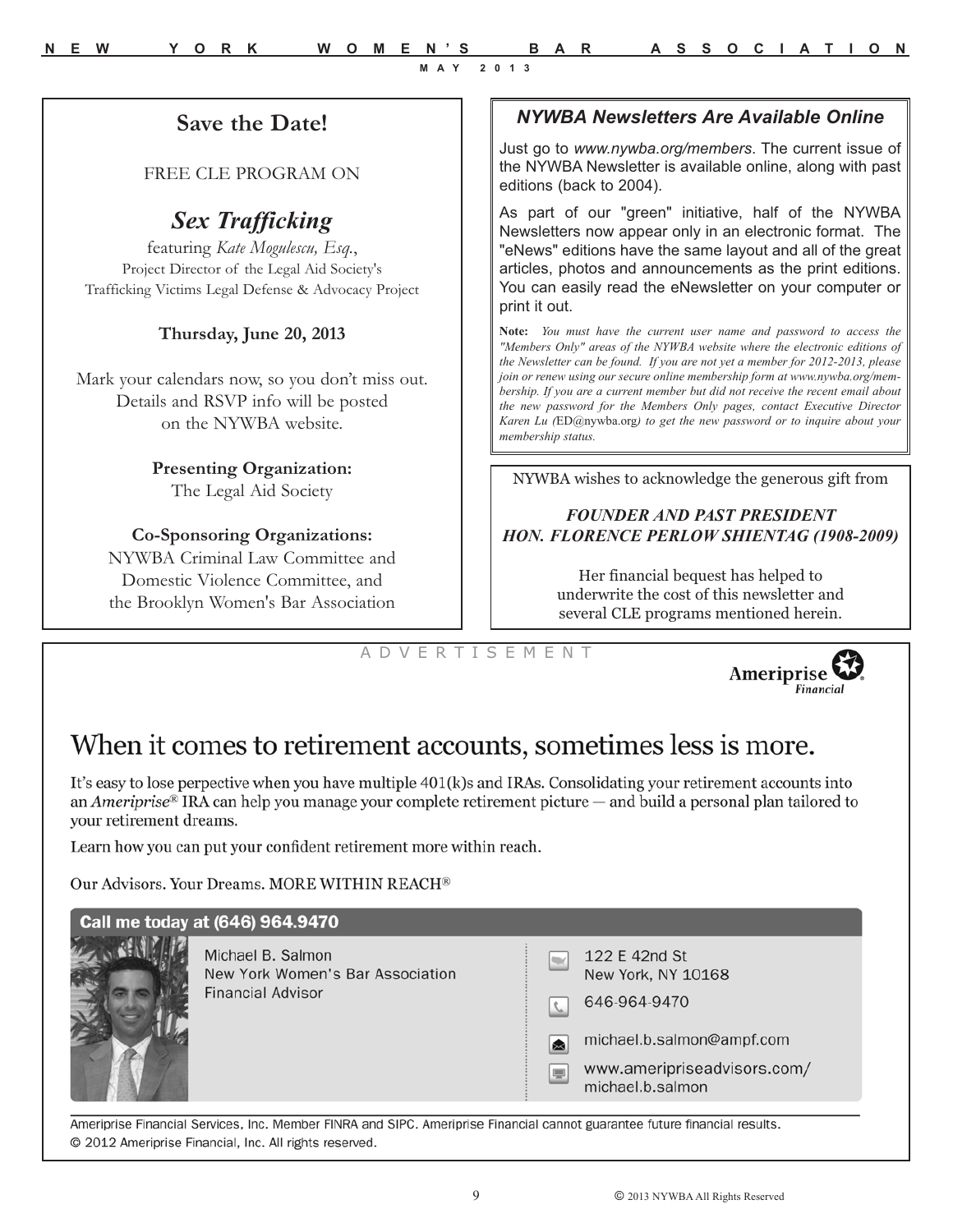#### *NYWBA is a proud co-sponsor of*

#### **NEW YORK CITY BAR FORUM**

### *"Women's Rights in the Islamic World After the Arab Spring"*

There has been a great deal of hope, and some real progress, in the enhancement of gender equality and women's rights in many Muslim majority nations following the surge of freedom and democracy of the Arab Spring. This program will examine those advancements in a historic context and explore the likelihood of their becoming permanent or being negated or even reversed.

#### **Moderator -** *Robert E. Michael, Esq.*

Chair, Subcommittee on Islamic Law of the City Bar Council on International Affairs; Chair, Islamic Law Committee of the American Branch of the International Law Association; Adjunct Professor, Pace University Law School; Managing Member, Robert E. Michael & Associates PLLC

#### **Speakers**

#### *Carole Basri, Esq.*

Adjunct Professor, Fordham University Law School; Vice President of the Women's Alliance for a Democratic Iraq; President, Corporate Lawyering Group LLC; Senior Vice President, Balint, Brown & Basri LLC.

#### *Zeina al-Jallad, Esq.*

Visiting Scholar and Research Fellow, Columbia Law School Center for Gender and Sexuality Law; admitted to practice law in Palestine.

#### *Karima E. Bennoune, Esq.*

Professor of Law, University of California Davis School of Law, and author of *Your Fatwa Does Not Apply Here - Untold Stories from the Fight Against Muslim Fundamentalism* (forthcoming August 2013)

#### *Sali A. Rakower, Esq.*

Senior Fellow of the West Point Center for the Rule of Law and its inaugural Director; formerly associated with White & Case, active in Middle East legal affairs.

#### *Nora Altaweel, Esq.*

Saudi Arabian lawyer and May 2013 candidate for an LLM Degree in International Law at Pace University Law School.

| Date:         | Wednesday, May 8, 2013                            |
|---------------|---------------------------------------------------|
| Time:         | 6:30 p.m. to 9:00 p.m.                            |
| <b>Place:</b> | <b>New York City Bar Association, 42 West</b>     |
|               | 44th Street, Meeting Hall (2nd Floor), NYC        |
|               | (between Fifth & Sixth Avenues)                   |
| Cost:         | Program is FREE and open to the public.           |
| <b>RSVP:</b>  | Go to <i>www.nycbar.org</i> to register           |
|               | (click on "Events," "Event Calendar," & "May 8.") |

*Confirmed Co-Sponsors* - New York City Bar: Council on International Affairs, Sex and the Law Committee, and Committee on Women in the Profession; New York Women's Bar Association; International Women's Rights Committee of the Women's Bar Association of the State of New York; Muslim Bar Association of New York; and PILnet: The Global Network for Public Interest Law.

### **NYWBA Matrimonial & Family Law Committee Program**

### *"The Matrimonial and Family Law Case on Appeal"*

At this Matrimonial & Family Law Committee event, *Hon. Rosalyn H. Richter* and *Hon. John W. Sweeny*, both Justices of the New York Supreme Court, Appellate Division, First Department, will discuss key appellate issues, including seeking interim stays, preserving your record for appeal, and presenting the case for or against the lower court decision in the brief on in oral argument. *(No discussion of pending cases.)*

| When:        | Wednesday, June 5, 2013, 6:00 p.m.             |
|--------------|------------------------------------------------|
|              | Where: Blank Rome, LLP, The Chrysler Building, |
|              | 405 Lexington Avenue (at 42nd Street), NYC     |
| Cost:        | Free for Women's Bar members*                  |
|              | (You must be a member to attend!)              |
| <b>RSVP:</b> | MFrsvp@nywba.org                               |

*NOTE: Due to space limitations, advance registration is required. ONLY 2013-2014 members\* will be admitted (first come, first serve). No one will be admitted after 6:30 p.m. (RSVP's will not be confirmed.)*

*A new fiscal year starts on June 1, 2013. Be sure to renew before this event at www.nywba.org/membership.* To inquire about your membership status, email Executive Director Karen Lu (*ED@nywba.org*).

*The Committee thanks Blank Rome LLP for hosting.*

### **Family Law Clients Not** Paying On Time?





Your Fees Paid On Time, Every Time  $(212)$  797 0212 nicole.noonan@bblchurchill.com www.bblchurchill.com

A D V E R T I S E M E N T

 $\longleftarrow$ 

 $\sim$ 

 $\sqcup$  $\overline{\phantom{0}}$  $\cap$ ⊄

 $\Box$ 

 $\geq$ 

Ш

Σ  $\Box$  $\overline{(\cap)}$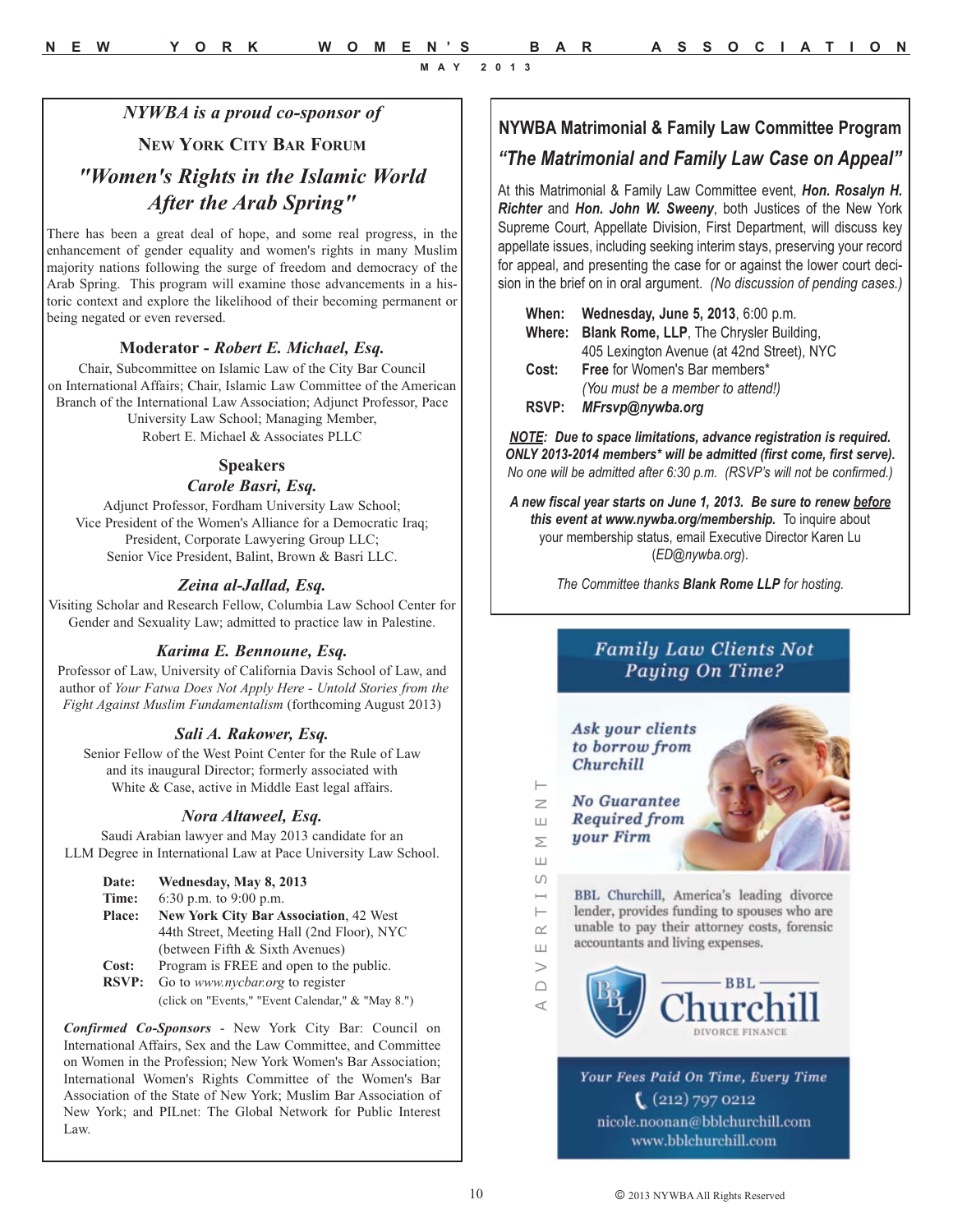### **Successful Criminal Law Committee Program on Persuading Juries** *by Modeline Fenelon and Nicola Duffy*

On March 21, 2013, many attorneys, including assistant district attorneys and defense attorneys, attended the NYWBA Criminal Law Committee's event *"How to Select and Speak to a Jury - Jury Selection, Opening Statements & Summations"* at the Law Offices of Newman Ferrara LLP.

The outstanding speakers were Assistant District Attorney *Cary* **Fisher**, Senior Trial Attorney of Kings County District Attorney's Office; Assistant District Attorney *Janet Gleeson*, First Deputy Bureau Chief, Major Narcotics Investigations Bureau of Kings County District Attorney's Office; and *Michael C. Farkas, Esq.*, Partner at Sclar Adler LLP, whose practice focuses on white collar and serious violent felony criminal defense and military law.

All of the speakers have extensive experience in criminal law and jury trials. It was an exciting event, where these distinguished practitioners shared many of their own experiences, including lessons they have learned as criminal law practitioners, successful techniques they have used, and how they have dealt with their own weaknesses.

The speakers were insightful and entertaining. Everyone who was present came away with useful advice for conducting a jury trial. Some of the takeaways were: Both prosecuting and defense attorneys should always think of a trial as a "One-Man Show," and prosecuting attorneys and defense attorneys should always have a theme and tell a story during opening statement. All the speakers agreed that from "jury selection to summation," the prosecution and defense should "always be closing."

The evening was very lively and a huge success. The Committee thanks Newman Ferrara for hosting.

*Modeline Fenelon is an associate at Clover Barrett & Associates, P.C., practicing in bankruptcy, trusts and estates. real property, family law and criminal law. She is a member of the NYWBA Criminal Law Committee. Nicola Duffy was educated in Ireland and is an associate at Brody, Benard & Branch LLP. She was recently named a Co-Chair of the Committee.*



#### **NEW YORK WOMEN'S BAR ASSOCIATION**

*invites you to attend and support our*

#### **2013 Awards and Installation Dinner**

The President's Special Award will be presented to the **HON. A. GAIL PRUDENTI**

Chief Administrative Judge of New York State and former Presiding Justice of the Appellate Division, Second Dept.

The Doris S. Hoffman Award will be presented to the **HON. SHEILA ABDUS-SALAAM**

Associate Justice, Appellate Division, First Department & Nominee to the New York Court of Appeals

NYWBA will proudly recognize the **WOMEN JUSTICES OF THE APPELLATE DIVISION, FIRST DEPARTMENT**

- We will also install the incoming Officers & Directors, including **HON. JACQUELINE W. SILBERMANN** for a second term as President of our Association
	- **When: Tuesday, June 14, 2011**  *6:00 p.m.* – Cocktail Reception & Silent Auction to benefit NYWBA Foundation & Hon. Betty Weinberg Ellerin Fellowship *7:30 p.m.* – Dinner and Program **Where: Marriott Marquis**, Times Square, NYC **Cost: \$250** – Individual seats *(open seating)* **\$225** – Judiciary seating *(rate for sitting jurists; open seating)* **\$3,600** – Premium Reserved Tables of Ten *(priority seating)* **Journal:** Place your ads in our commemorative Dinner Journal, as well as tributes to our honorees, officers & directors, or others. See RSVP for sizes and prices. **RSVP:** To reserve seats and tables for the Annual Dinner, submit tributes & ads in the Journal, and/or learn more about sponsorship, go to our website (*www.nywba.org/annual\_dinner*). Space is limited, so register as soon as possible.
	- **Info:** Email *AnnualDinner@nywba.org*

**Event Sponsorship** – We welcome potential sponsors at the Platinum, Gold, Silver and Friend levels. Sponsorship provides many opportunities and benefits. All sponsors are recognized at the event, on our website and in the Newsletter. Depending on the sponsorship level, they may also receive tickets to the Dinner, free ads in the Newsletter, and other rewards.

#### *RSVP Today – We hope to see you!*